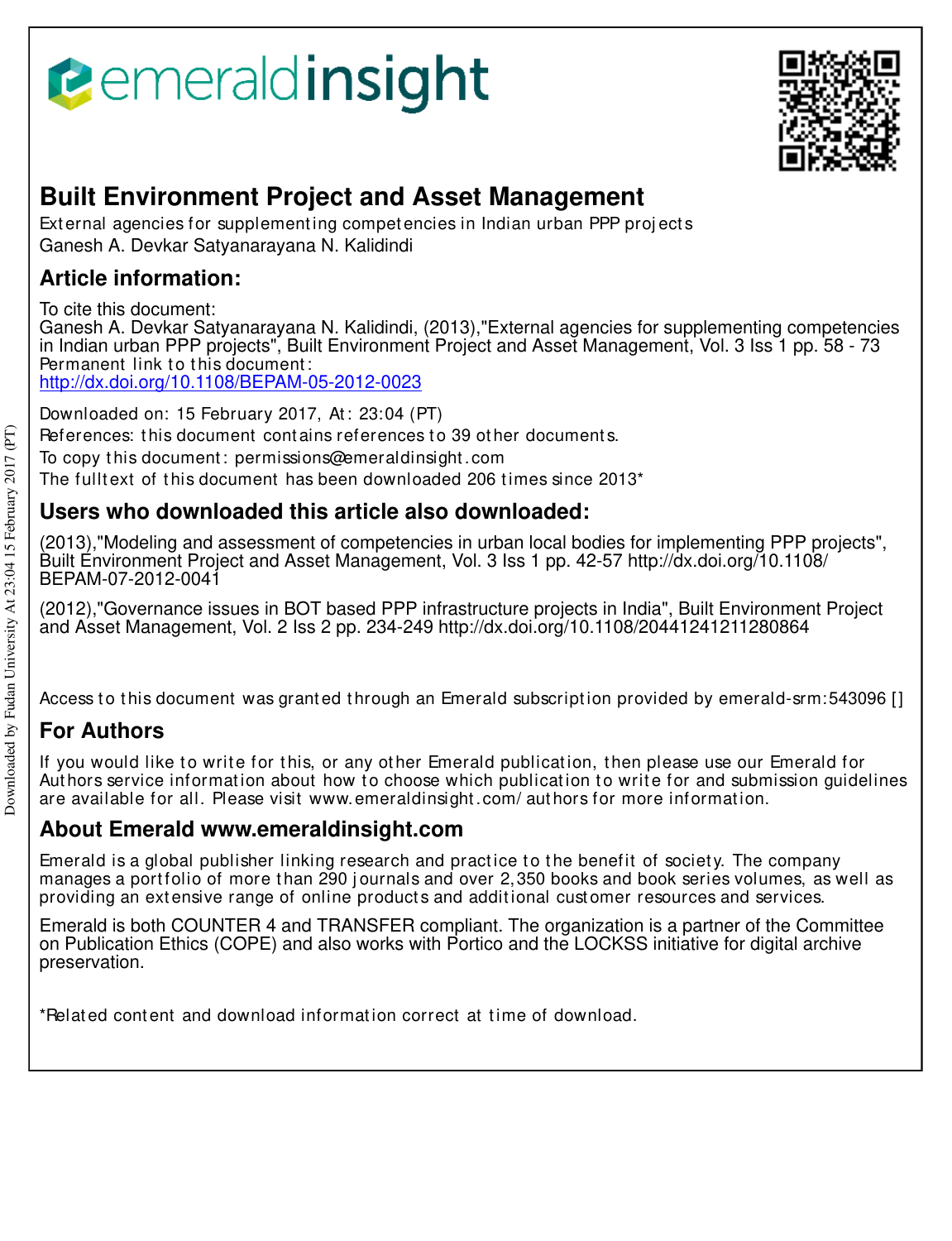

The current issue and full text archive of this journal is available at www.emeraldinsight.com/2044-124X.htm

BEPAM 3,1

58

## External agencies for supplementing competencies in Indian urban PPP projects

Ganesh A. Devkar

*Adani Institute of Infrastructure Management, Ahmedabad, India, and* Satyanarayana N. Kalidindi *Department of Civil Engineering, Indian Institute of Technology Madras,*

*Chennai, India*

#### Abstract

Purpose – The purpose of this paper is to analyze involvement of external agencies for supplementing competencies in Indian urban public private partnership (PPP) projects. There are two key aspects which need investigation before making a decision to involve external agencies in urban PPP projects: reasons for involvement of external agencies and competencies to be supplemented by these agencies.

Design/methodology/approach – A questionnaire survey was conducted among urban PPP experts and ULB representatives for investigating the above aspects. A case study analysis with five urban PPP projects was also performed for investigating involvement of external agencies in the practical realm.

Findings – The reasons for involvement of external agencies to supplement competencies rated high in importance are improvement in quality of deliverables, making available unique competencies for implementing urban PPP projects and transparency in implementation of urban PPP projects. The five most important competencies to be supplemented by external agencies are transaction design, evaluation, project marketing, project development process management and PPP process management. Originality/value – The study contributes towards the growing body of knowledge on roles and responsibilities of external agencies in urban PPP projects. The results would also help the policy makers to effectively address competency bottlenecks faced by urban PPP projects.

Keywords Competencies, External agencies, Public private partnerships, Urban infrastructure, Urban local bodies, India, Urban areas, Local authorities

Paper type Research paper

#### Introduction

In India, there is an unprecedented wave of urbanization across many states (Ministry of Urban Development, 2011). The existing urban infrastructure is grossly inadequate to meet the needs of rapid urbanization. Urban local bodies (ULBs) are constitutionally responsible for providing urban services (Aijaz, 2008). These ULBs are facing challenges in mobilizing financial resources and skilled manpower to meet demand of urban services. Policy makers have recommended a series of reforms to address the urban infrastructure deficit issue. Delivery of urban services through public private partnership (PPP) model is one of the recommendations. The uptake of the PPP model has been facing a major hurdle in terms of weak competencies in ULBs to implement PPP projects (ADB, 2006a; Bonu, 2007; Gupta, 2008; Mahalingam, 2010). As a result the competency development in ULBs has become one of the key themes of policy frameworks for urban infrastructure development.

There is growing trend of involving external agencies in Indian urban PPP projects for addressing weak competencies at ULB level. These external agencies include: transaction advisors, PPP nodal agencies, PPP cells, and private advisors



Built Environment Project and Asset Management Vol. 3 No. 1, 2013 pp. 58-73  $\odot$  Emerald Group Publishing Limited 2044-124X DOI 10.1108/BEPAM-05-2012-0023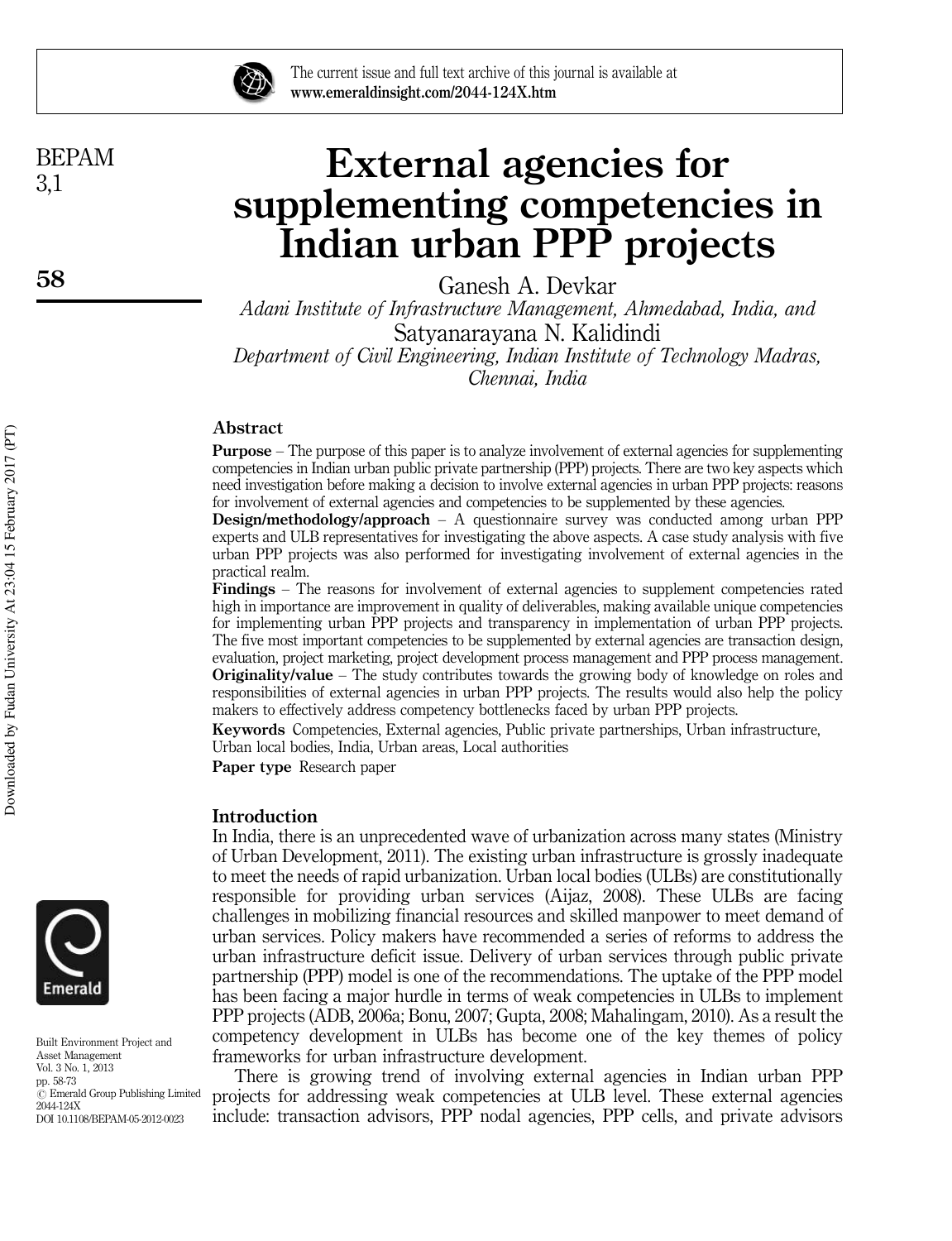(Dutz *et al.*, 2006b; Government of India, 2007; World Bank, 2007); Jooste (2009) has mentioned that these external agencies are part of emergence of a variety of new governance bridges (or organizational forms) across the world to overcome capacity gaps in implementation of PPP projects.

The external agencies also draw parallel with the wave of agencification in the areas of new public management and regulation of private sector (Caulfield, 2002; Mohan, 1997; Wettenhall, 2005). Some of the key dimensions of these agencies are arm's length relationship with the government, independent decision making, in-house competencies, accountability, and tools for making effective decisions. These dimensions enable the external agencies to overcome government failures in implementation of urban PPP projects such as lack of competencies, high transaction cost, lack of transparency, lack of coordination, and so on (World Bank, 2007). Although, there is a growing recognition of external agencies to achieve the task of addressing governmental failures, there is wide debate in the literature on their design to achieve this task (Caulfield, 2002; Mohan, 1997; Wettenhall, 2005; World Bank, 2007).

World over, there is diversity in institutional design of the external agencies. In India, the earliest method of incorporating external agencies was the appointment of external advisors from open market and the service delivery department defined their role according to the needs of the urban PPP project. However, the government felt the need for institutionalizing the role of these private external advisors based on interaction with the service delivery departments and urban PPP experts (ADB, 2006b). The formation of a panel of transaction advisors by the Central Government is one of institutional mechanisms for engaging external advisors, followed by establishment of PPP nodal agencies by state governments and PPP cells at state level in collaboration with Asian Development Bank and Central Government (ADB, 2006b; Dutz *et al.*, 2006b).

Even in this atmosphere of diversity of external agencies, there has been agreement over the fact that the effectiveness of external agencies depends on the design of its roles and responsibilities according to the problems faced by governments in implementing a PPP program (Dutz *et al.*, 2006a; World Bank, 2007). In this context there are two key aspects that need investigation: reasons for involvement of these agencies and competencies to be supplemented by external agencies.

The competency development system comprises of two components: a demand side and a supply side (Peltenburg *et al.*, 1996). The demand side consists of ULBs whose competencies need to be developed. The supply side includes the developmental organizations, private advisory firms, and research institutions involved in formulation and implementation of policies pertaining to competency development for implementing urban PPP projects. Various research studies have highlighted the need for creating an interface between the demand and supply side for developing competencies and have also underscored the importance of the shift from the supply side to demand-led initiatives for competency development. Mengers (2000) has reported the lessons learned from a capacity building program in Karnataka, India for ULBs. He mentions that the design of capacity building initiative in a bottom driven fashion, by seeking advice of local governments, are a better guarantee for ownership, commitment, and positive results. According to Peltenburg *et al.* (1996) the development of capacity building strategies are complex and demanding activities, and require clarity on the goals and objectives for development to be achieved. The improvement in interface, understanding, and co-operation between those in demand of capacity building services and potential suppliers would provide key inputs to policy making process and help in External agencies

59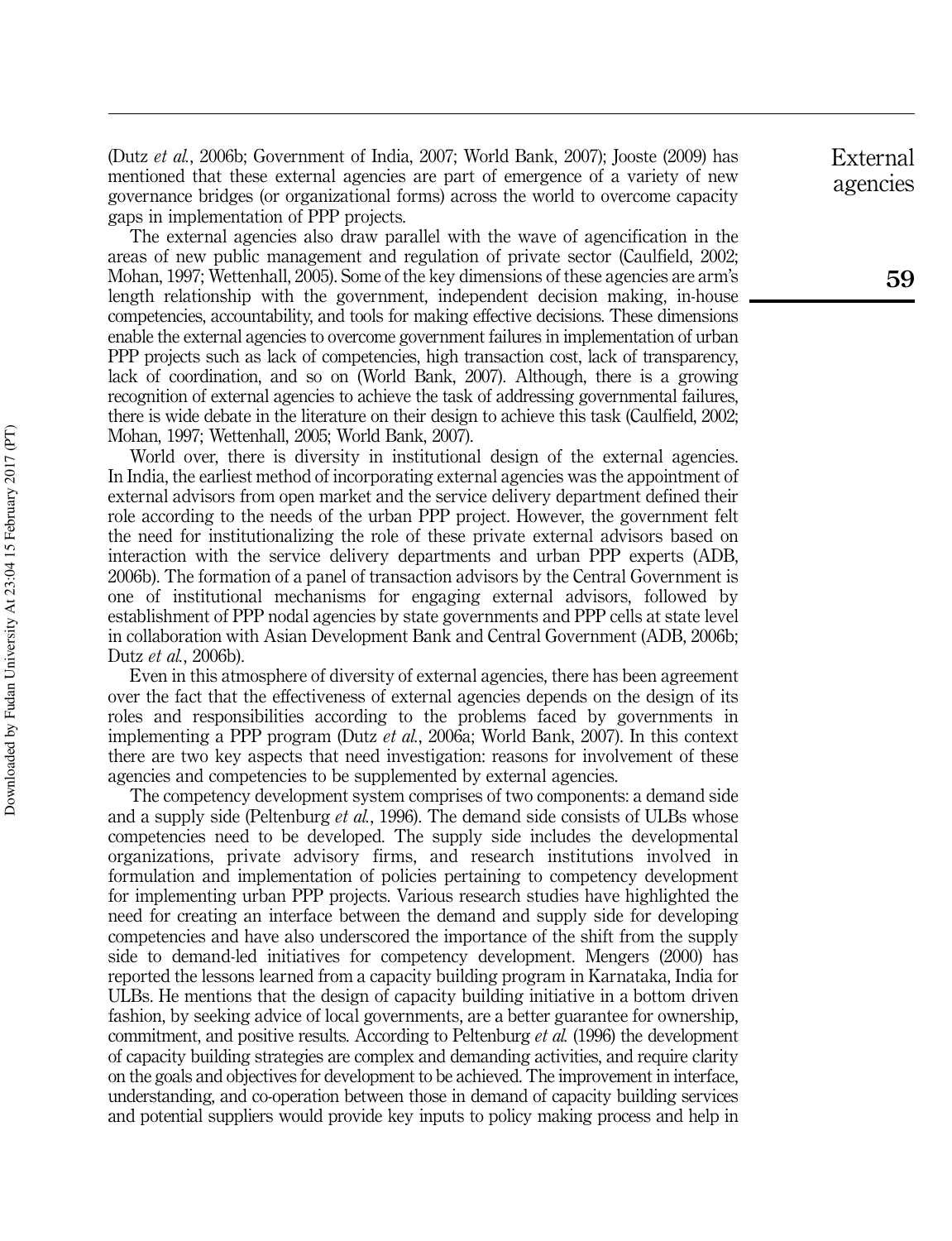tapping the potential of external agencies to the fullest extent. In this context, a research study was carried out with an objective to evaluate the perception of demand and supply side of competency development on aspects related to involvement of external agencies. This paper describes the outcome of this research study. BEPAM

#### Research methodology

As part of a systematic study on "Identification and assessment of competencies in ULBs for implementing PPP projects in India," the competencies required for implementing urban PPP projects were identified by a two step process. In the first step, an extensive literature survey was carried out. The second step involved conducting qualitative in-depth semi-structured interviews with the stakeholders associated with urban PPP projects. The interview transcripts were analyzed at two levels – the textual level and the conceptual level. Repetitive analysis of transcripts at the textual and conceptual level were carried out in line with the process of "moving between induction and deduction" (Strauss and Corbin, 1998). The outcome of this process resulted in the identification of a set of competencies required for implementing urban PPP projects. These competencies, 12 Nos, are represented in the form of a PPP competency framework. Based on the phases of urban PPP projects, these 12 competencies are grouped into four categories – project appraisal, procurement, service management, and project lifecycle. The applicability of PPP competency framework in the practical realm was investigated with case study approach involving five urban PPP projects (Devkar, 2012). The competencies identified are described in the Table I.

There are various reasons behind engagement of external agencies. Based on literature review a preliminary list of reasons was prepared. This list was discussed with urban PPP experts and officials of ULBs. The final list consists of eight reasons:

- (1) lack of manpower in ULBs to handle additional responsibilities of PPP project (Avila, 1995; Goswami, 2008);
- (2) lack of understanding among the ULB officials about PPP in delivery of urban services (Akintoye *et al.*, 2003; Avila, 1995);
- (3) enables the ULBs to make available unique competencies for implementation of PPP project (Bloomfield, 2006; Iossa *et al.*, 2007; World Bank, 2001);
- (4) third-party view on the potential PPP project (Bloomfield, 2006; Iossa *et al.*, 2007; Miller and Hobbs, 2005; Siemiatycki, 2010; Zhang, 2005);
- (5) transparency in implementation of PPP project (ADB, 2006a; Miller and Hobbs, 2005; Murphy, 2008; World Bank, 2001);
- (6) allows the ULBs to focus on its core functions in implementation of PPP projects (Avila, 1995; Trémolet, 2007);
- (7) cost savings (Trémolet, 2007); and
- (8) improvement in quality of deliverables (Iossa *et al.*, 2007; Richter, 1993; World Bank, 2009).

The questionnaire survey approach was adopted in this research study. The respondents to the questionnaire were urban PPP experts and ULB representatives. These two categories of respondents represent the supply and demand side of competency development system, respectively.

60

3,1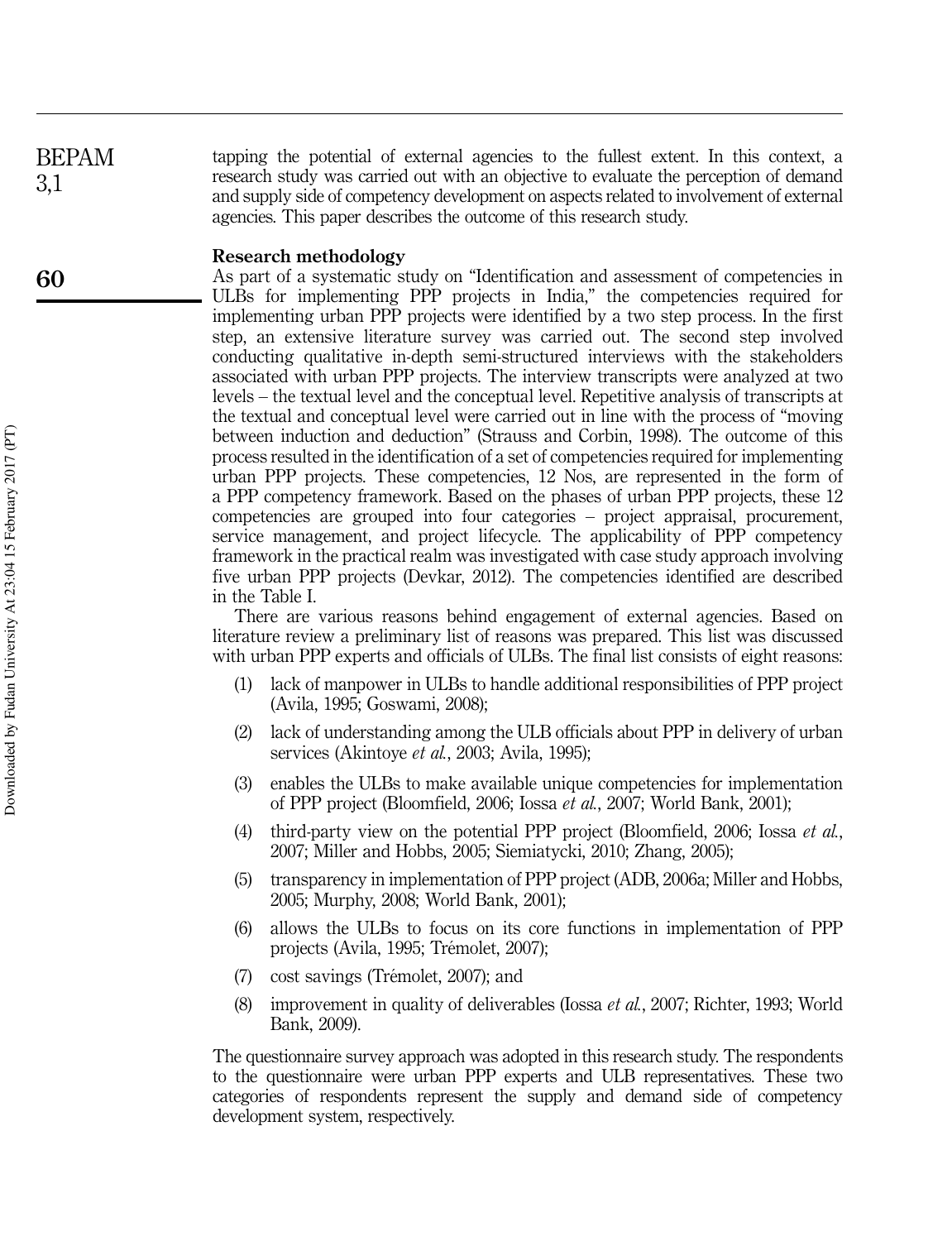| Competency                                  | Brief description                                                                                                                  | External<br>agencies |
|---------------------------------------------|------------------------------------------------------------------------------------------------------------------------------------|----------------------|
| I. Project appraisal competency category    |                                                                                                                                    |                      |
| 1. Project identification                   | Ability for identification of service requirement in the municipal                                                                 |                      |
|                                             | area which can be delivered on PPP mode                                                                                            |                      |
| 2. Project conceptualization                | Ability to sufficiently define the proposed project for deciding<br>whether to commit resources for project development and        |                      |
|                                             | maximize the chances of implementing the project on PPP mode                                                                       | 61                   |
| 3. Project development                      | Ability to undertake project preparation studies for informed                                                                      |                      |
| process management                          | decision making about implementation of project                                                                                    |                      |
| II. Procurement competency category         |                                                                                                                                    |                      |
| 4. Transaction design                       | Ability for designing the PPP bidding process as well as                                                                           |                      |
|                                             | associated documents to be used in a procurement plan                                                                              |                      |
| 5. Project marketing                        | Ability to promote the PPP project among private participants<br>and ensure development of marketplace of urban PPP projects in    |                      |
|                                             | long run                                                                                                                           |                      |
| 6. Evaluation                               | Ability to assess the responses received from private parties at                                                                   |                      |
|                                             | various stages of procurement process for selection of sound                                                                       |                      |
|                                             | strategic private partner.                                                                                                         |                      |
| III. Service management competency category |                                                                                                                                    |                      |
| 7. Contract management                      | Ability to ensure that the respective roles and responsibilities of                                                                |                      |
|                                             | parties to the contract are fully understood and fulfilled to the<br>contracted standard during the operation phase of the project |                      |
| 8. Relationship                             | Ability to develop and manage the relationships between ULB                                                                        |                      |
| management                                  | and private operator involved in the project                                                                                       |                      |
| 9. Service handover                         | Ability to facilitate transfer of service to the ULB or other parties                                                              |                      |
| management                                  | for continued delivery of services satisfactorily                                                                                  |                      |
| IV. Project lifecycle competency category   |                                                                                                                                    |                      |
| 10. Stakeholder                             | Ability to plan and facilitate a process of stakeholder                                                                            |                      |
| management                                  | consultation that leads to transparent and inclusive decision                                                                      |                      |
| 11. PPP process                             | making at various phases of PPP project<br>Ability of planning and monitoring the various processes in PPP                         |                      |
| management                                  | project to achieve project objectives                                                                                              |                      |
| 12. Project governance                      | Ability to provide strategic direction to the project by ensuring                                                                  |                      |
|                                             | adoption of principles of participation, decency, transparency,                                                                    | Table I.             |
|                                             | accountability, fairness, and efficiency in implementation                                                                         | Description of       |
|                                             | of PPP project                                                                                                                     | competencies         |

Downloaded by Fudan University At 23:04 15 February 2017 (PT) Downloaded by Fudan University At 23:04 15 February 2017 (PT)

> The urban PPP experts play an important role for implementing urban PPP projects in the capacities of providing advisory services to ULBs, designing PPP policy frameworks and researching in the area of competency development. These urban PPP experts are associated with developmental organizations, private advisory firms, and research institutes. Developmental organizations have been undertaking various initiatives to address weak competencies in the implementation of infrastructure projects at state and ULB level (ADB, 2006b). The Central Government and state governments have been increasingly recognizing the role of private advisory firms in implementation of PPP projects. The creation of panel of transaction advisors is one such step in this direction (Government of India, 2007). There has been growing interest among the research community in India about PPP model in provision of urban services. Inputs from these researchers are often solicited by governments while formulating policies for competency development in ULBs. A literature review was performed to identify organizations where urban PPP experts have been involved.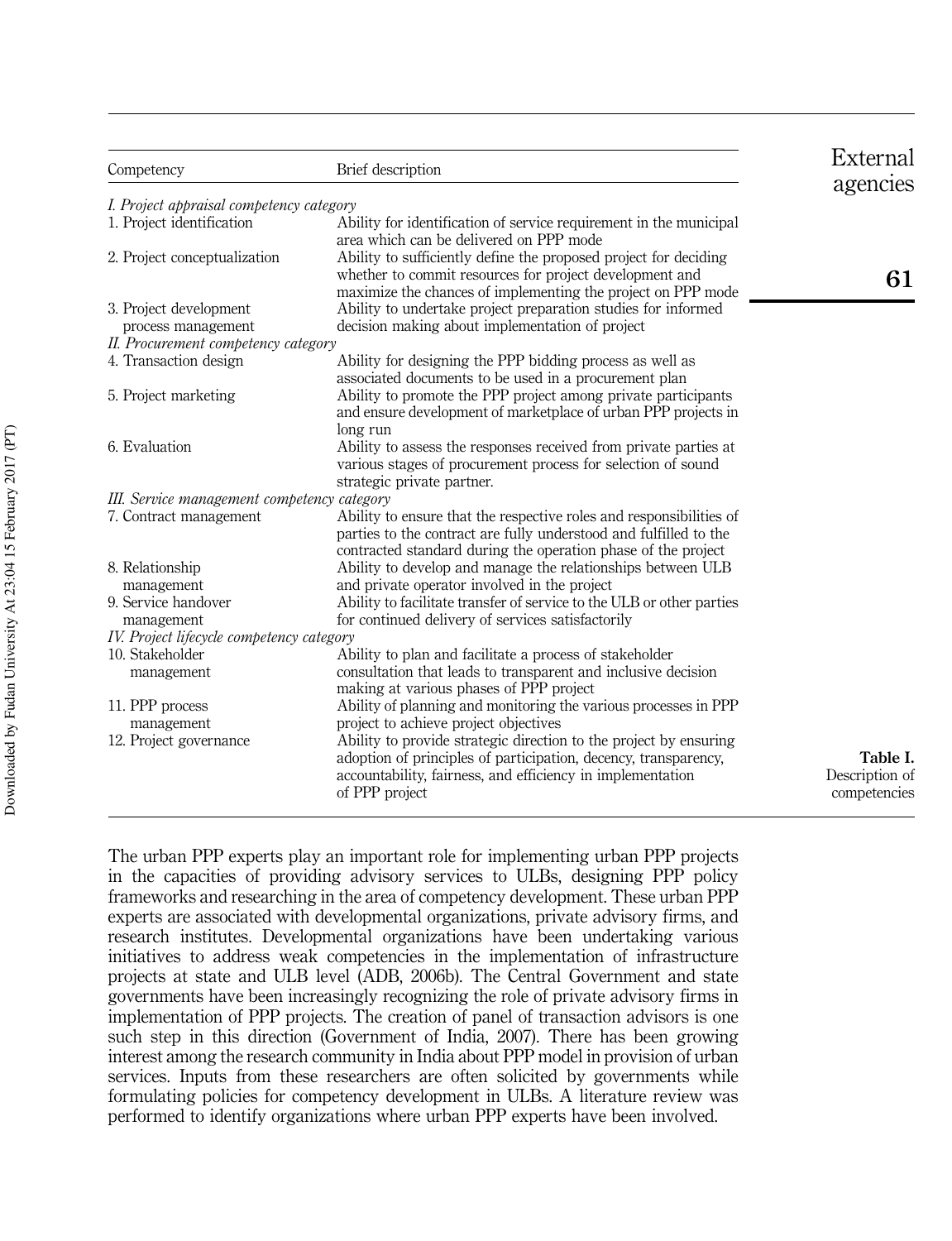In 2005, the Central Government of India launched an ambitious program in the urban sector, named Jawaharlal Nehru National Urban Renewal Mission (JNNURM). This program has identified 63 cities across India for showcasing improvement in the provision of urban services (Ministry of Urban Development, 2005). The ULBs that come under JNNURM program (JNNURM ULBs) are the focal points of efforts in the direction of competency development, urban infrastructure financing, urban PPP projects, citizen participation, and administrative reforms. Owing to these developments, responses from representatives of JNNURM ULBs were collected in this research study. The municipal commissioners of these JNNURM ULBs are at the helm of affairs relating to the delivery of urban services. Hence, municipal commissioners of JNNURM ULBs were requested to provide responses to the questionnaire. In case of unavailability of municipal commissioners owing to administrative reasons, responses were sought from ULB officials who can provide a holistic view on competency development for implementation of urban PPP projects.

The survey was administered during the period of January to December 2009. A total of 113 questionnaires were mailed to urban PPP experts and ULB representatives, which included 63 questionnaires to JNNURM ULBs and 50 questionnaires to urban PPP experts. Regular e-mail and telephonic follow-ups were carried out to increase the response rate. In many cases the urban PPP experts and ULB representatives were contacted for an appointment and the questionnaire was personally administered. At the end of this exercise, 51 responses were received. Of these, 26 responses were from ULB representatives and 25 were from urban PPP experts. The response rate is 45 percent. The respondents are classified into four groups based on their level of participation in urban PPP projects – high (six to eight projects), medium (three-five projects), low (one to two projects), and no experience. It is seen that most of the respondents have medium to high level of participation in urban PPP projects. These survey respondents are top-level officials in their respective organizations and have long term association with urban infrastructure sector.

#### Competencies to be supplemented by external agencies

The survey respondents were asked to rate the importance of supplementing the competencies by external agencies based on their perception and experience with urban PPP projects. A five-point scale from "not important" to "most important" was used for rating importance of these competencies. The relative importance index (RII) was used for summarizing the importance of each competency. The RII is calculated as follows (Kumaraswamy and Chan, 1998):

$$
RII = \frac{\sum w}{A \times N}
$$

where  $w$  is the weight as assigned by each respondent in a range from 1 to 5, where 1 implies "not important" and 5 implies "most important"; *A* the highest weight (5); *N* the total number in the sample.

The RII of each competency was calculated by considering the perception of each category of respondent as well as combined perception of all respondents. These competencies within each category of respondents were ranked on the basis of RII. Further *t*-test was carried out for analyzing degree of agreement on importance rating among urban PPP experts and ULB representatives at 5 percent significance level. The combined perception of all respondents as well as differences in perception

3,1

BEPAM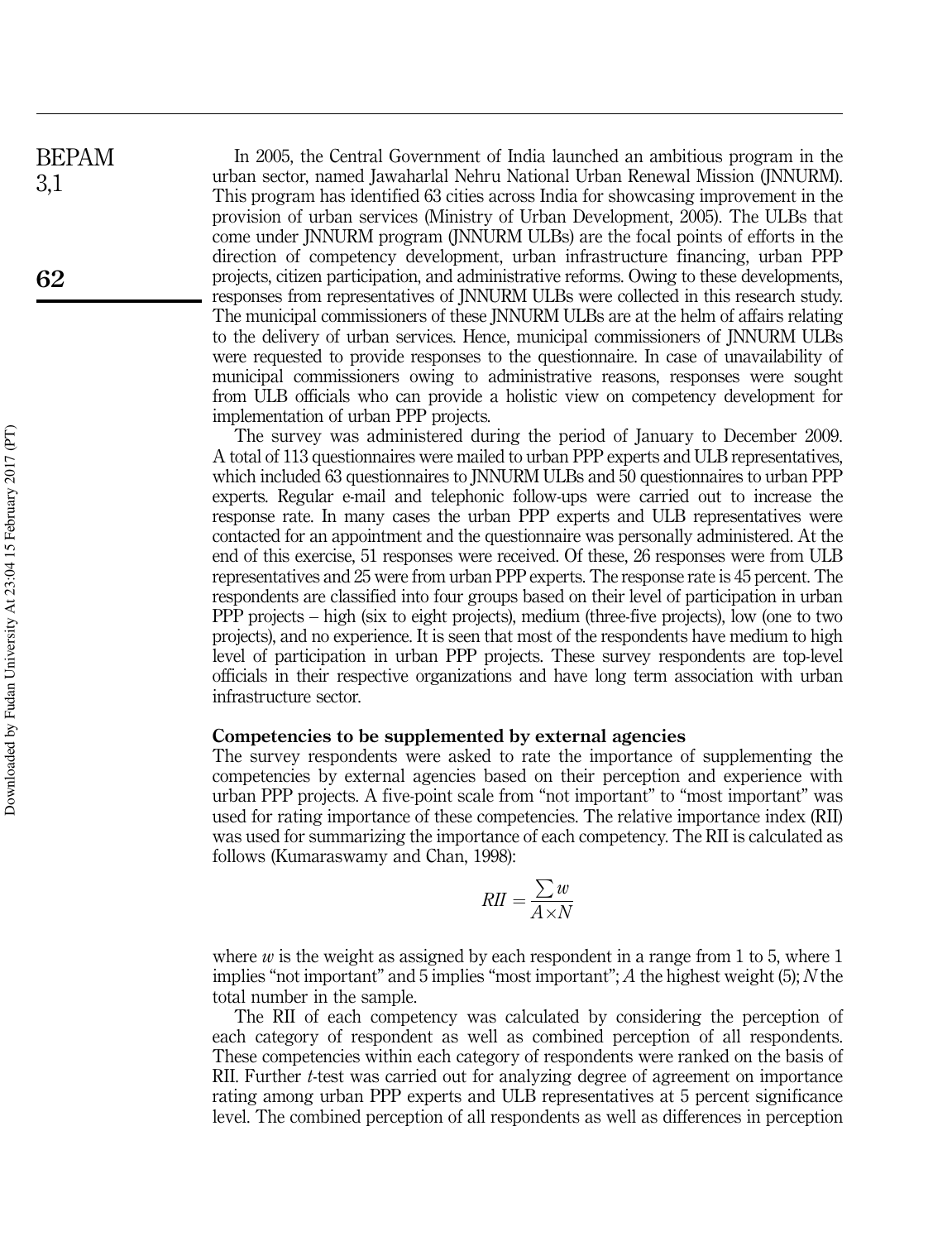between urban PPP experts and ULB representatives are shown in the Table II. The RII of each competency and results of *t*-test were analyzed to identify any emerging pattern and arrive at the appropriate way for discussing the findings.

Based on the analysis it can be seen that there is, in general, a high degree of agreement on importance ratings of competencies supplemented by external agencies except for stakeholder management. The high degree of agreement shows that the respondents have a common understanding of the competencies to be supplemented by external agencies for implementing urban PPP projects. Therefore, the results are discussed based on the combined perception of all respondents on competencies supplemented by external agencies at ULB level.

#### *ULBs need maximum involvement of external agencies for supplementing procurement category competencies*

The procurement competency category deals with the selection of private partner for delivery of urban services. The competencies associated with this category have been rated highest in importance by survey respondents among competencies to be supplemented by external agencies. This competency category marks the important transition of the PPP project, as the ULB carries out assessment of the potential of a particular urban service to be delivered in PPP mode and based on the outcome of analysis makes a decision to select private partner for implementation of urban PPP project. The external agencies contribute in two areas: extensive knowledge of the PPP marketplace and best practices for procurement of PPP projects. The urban PPP projects can garner benefits by involving external agencies for supplementing competencies related to selection of private partner. The survey findings are in line with the ongoing policy initiatives in India such as creation of state level PPP nodal agencies and transaction advisors, which assist the ULBs in procurement process of urban PPP projects (Dutz *et al.*, 2006b).

|                             |      |                  |      | ULB            |      |          |          |                                        |
|-----------------------------|------|------------------|------|----------------|------|----------|----------|----------------------------------------|
|                             |      | Urban PPP expert |      | representative |      | Combined |          | t-test                                 |
| Competency                  | RП   | Rank             | RП   | Rank           | RII  |          |          | Rank t-value <sup>a</sup> Significance |
|                             |      |                  |      |                |      |          |          |                                        |
| Project identification      | 0.58 | 9                | 0.59 | 12             | 0.58 | 12       | $-0.220$ | 0.827                                  |
| Project conceptualization   | 0.61 | 7                | 0.67 | 10             | 0.64 | 8        | $-0.909$ | 0.368                                  |
| Project development process |      |                  |      |                |      |          |          |                                        |
| management                  | 0.74 | $\overline{4}$   | 0.72 | 6              | 0.73 | 4        | 0.202    | 0.840                                  |
| Transaction design          | 0.82 | 1                | 0.76 | $\overline{2}$ | 0.79 |          | 1.142    | 0.259                                  |
| Project marketing           | 0.73 | 5                | 0.76 | 1              | 0.75 | 3        | $-0.469$ | 0.641                                  |
| Evaluation                  | 0.78 | $\overline{2}$   | 0.73 | $\overline{4}$ | 0.76 | 2        | 0.847    | 0.401                                  |
| Contract management         | 0.74 | 3                | 0.69 | 7              | 0.71 | 6        | 0.611    | 0.544                                  |
| Relationship management     | 0.56 | 12               | 0.65 | 11             | 0.6  | 11       | $-1.246$ | 0.219                                  |
| Service handover            |      |                  |      |                |      |          |          |                                        |
| management                  | 0.58 | 8                | 0.69 | 9              | 0.64 | 9        | $-1.480$ | 0.145                                  |
| Stakeholder management      | 0.56 | 11               | 0.73 | 5              | 0.65 | 7        | $-2.805$ | 0.007 <sup>b</sup>                     |
| PPP process management      | 0.71 | 6                | 0.74 | 3              | 0.73 | 5        | $-0.435$ | 0.665                                  |
| Project governance          | 0.57 | 10               | 0.69 | 8              | 0.63 | 10       | $-1.761$ | 0.085                                  |

Notes: <sup>a</sup>H0: there is no significant difference in importance rating by different category of respondents, *H0* rejected at 5 percent significance level, *H1*: significant difference in importance rating supplemented by external among different category of respondents relative importance index (RII) competencies to be agencies

Table II.

Importance ratings of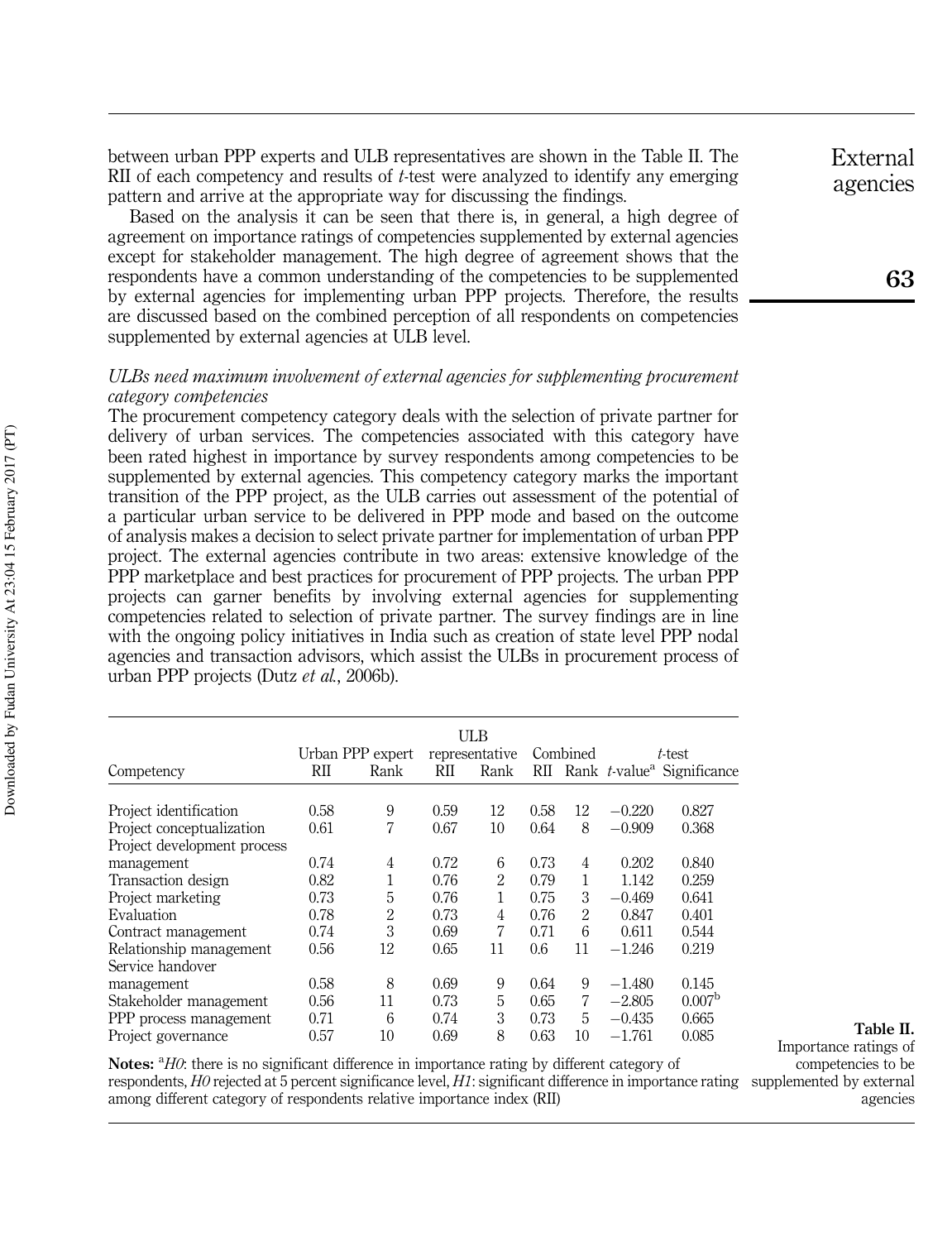#### *Project development process management* BEPAM

In the project appraisal competency category, the project identification and project conceptualization competencies have been rated considerably low (ranks 12 and 8, respectively). The project development process management has been rated higher (rank 4) in importance by survey respondents among competencies to be supplemented by external agencies. The potential projects to be implemented by the PPP mode are identified by the ULB representatives and then the external agencies are brought in to develop and structure the PPP model for the project.

The preference of survey respondents towards involvement of external agencies for supplementing project development process management is relevant to the prevailing scenario in India. The absence of robust pipeline of bankable urban PPP projects is a major concern among the private sector and policy makers in India. The root cause of this scenario is weak competencies in ULBs to identify potential opportunities for private sector participation, development of initial project concept, and carry out full fledged feasibilities studies (ADB, 2006b). Currently, the Central Government and some of the state governments have initiated measures to improve the quality of project development process by creation of project development funds, panel of transaction advisers, and establishment of state level PPP nodal agencies.

#### *PPP process management*

There is a marked difference between the traditional procurement model and PPP model in provision of urban services in terms of management of processes involved in various phases of the urban PPP project (Edelenbos and Teisman, 2008). The external agencies can work as a support mechanism to ULBs for confidently coordinating and overseeing the whole process from development of initial project design till the delivery of services in the operation phase. The survey respondents have rated the PPP process management competency moderately high in importance. Some countries have created an institutional architecture for streamlining processes which are fragmented across many governmental agencies and achievement of long-term benefits by improving management of processes (World Bank, 2007). In India, states such as Gujarat and Andhra Pradesh have crafted systematic procedures to be followed for implementing PPP projects and entrusted the responsibilities for ensuring compliance with these processes to the PPP nodal agencies (Dutz *et al.*, 2006b).

#### *Stakeholder management*

The stakeholder management is rated considerable higher in importance by ULB representatives than by urban PPP experts and there is significant difference (at 5 percent significance level) in importance rating by these respondents. The usage of PPP model for provision of urban services complicates the stakeholder landscape and ULBs may face serious bottlenecks in identification, consultation and involvement of stakeholders over project lifecycle (El-Gohary *et al.*, 2006). Therefore, ULB representatives prefer assistance from external agencies to the ULBs for coordinating and managing diverse range of stakeholders.

#### *Contract management*

The role of ULB transforms from provider to manager of urban services with adoption of the PPP model (Bloomfield, 2006). The contract management competency focusses on a critical dimension of urban PPP projects, which is management of roles and responsibilities of parties to the contract during construction and operation phase.

64

3,1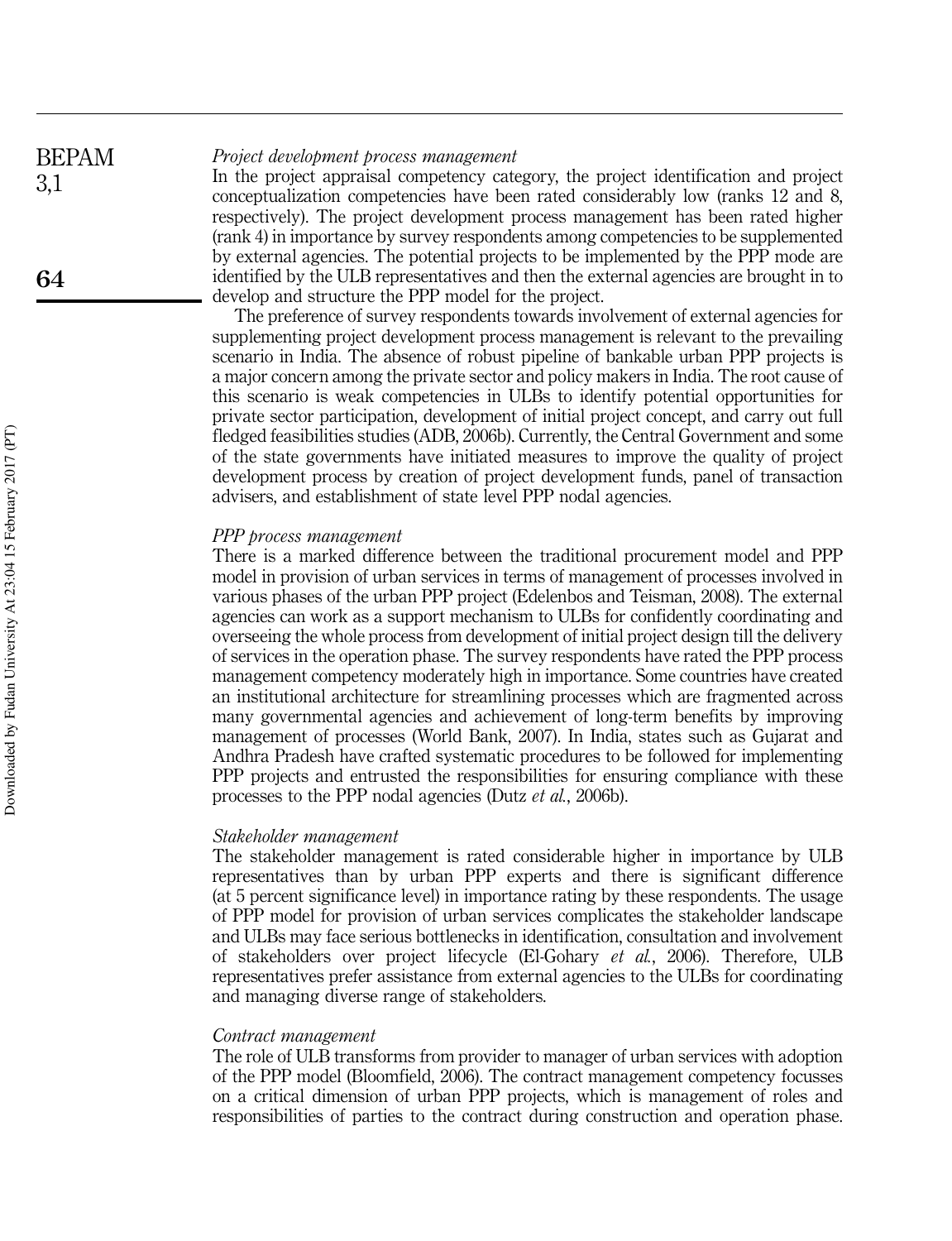The survey respondents have rated contract management competency moderately high in importance. These findings are relevant for design of policy initiatives for supplementing competencies at ULB level. The ongoing initiatives primarily focus on supplementing competencies until selection of private partner (Dutz *et al.*, 2006b). However, it is important for policy makers to realize that the efforts expended in the appraisal of PPP projects and selection of suitable partners could bear fruit with contract management competency (Richter, 1993).

#### Reasons for engagement of external agencies for supplementing competencies

In the survey, the respondents were asked to rate the importance of the reasons for engaging external agencies by using a five-point scale from "not important" to "most Important." The RII discussed in the earlier section, was used for summarizing the importance of each reason. The RII of each reason was calculated by considering the perception of each category of respondent as well as combined perception of all respondents. These reasons within each category of respondents were ranked on the basis of RII. Further *t*-test was carried out for analyzing degree of agreement on importance rating among urban PPP experts and ULB representatives at 5 percent significance level. The results presented in Table III show ranking, based on RII, of reasons associated with engagement of external agencies and difference in perception, based on *t*-test, between urban PPP experts and ULB representatives. The RII of each reason and results of *t*-test were analyzed to identify any emerging pattern and arrive at the appropriate way for discussing the findings.

Based on the analysis it can be seen that the ULB representatives have given much higher importance ratings compared to the urban PPP experts except in the case of two reasons (lack of manpower and lack of understanding). In the case of ULB representatives the RII values ranged from 0.62 to 0.85, while in the case of urban PPP experts they have ranged from 0.42 to 0.71. Further analysis was carried out to probe into importance ratings by the respondents. The respondents' scoring for a reason has been grouped into three categories: category 1 (percentage of respondents scoring more than or equal to 4), category 2 (percentage of respondents scoring equal to 3), and category 3 (percentage of respondents scoring  $\leq 2$ ). Expect in the case of two reasons (lack of manpower in ULBs and lack of understanding); it has been observed that value of category 1 for ULB representatives is higher compared to the urban PPP experts. This can be result of the possible bias by ULB representatives, based on their urgent need to address weak competencies in ULBs for undertaking PPP projects. Therefore they justify involvement of external agencies with higher importance ratings of reasons related to the value additions by external agencies in urban PPP projects.

To compare the relative rankings of the reasons by the two groups, Spearman's rank correlation test was performed. The Spearman's rank correlation coefficient of 0.119 at a significance level of 0.089 shows a very low level of agreement between the two categories of respondents. Therefore, the results are discussed with primary focus on difference in perception between survey respondents on reasons for engagement of external agencies. However, in some instances ranking of these reasons is also elaborated.

#### *External agencies provide requisite competencies and play a role in improvement of quality of services*

Over the years the ULBs have nurtured competencies in tune with the traditional design-bid-build model for delivery of urban services. Therefore, the existing External agencies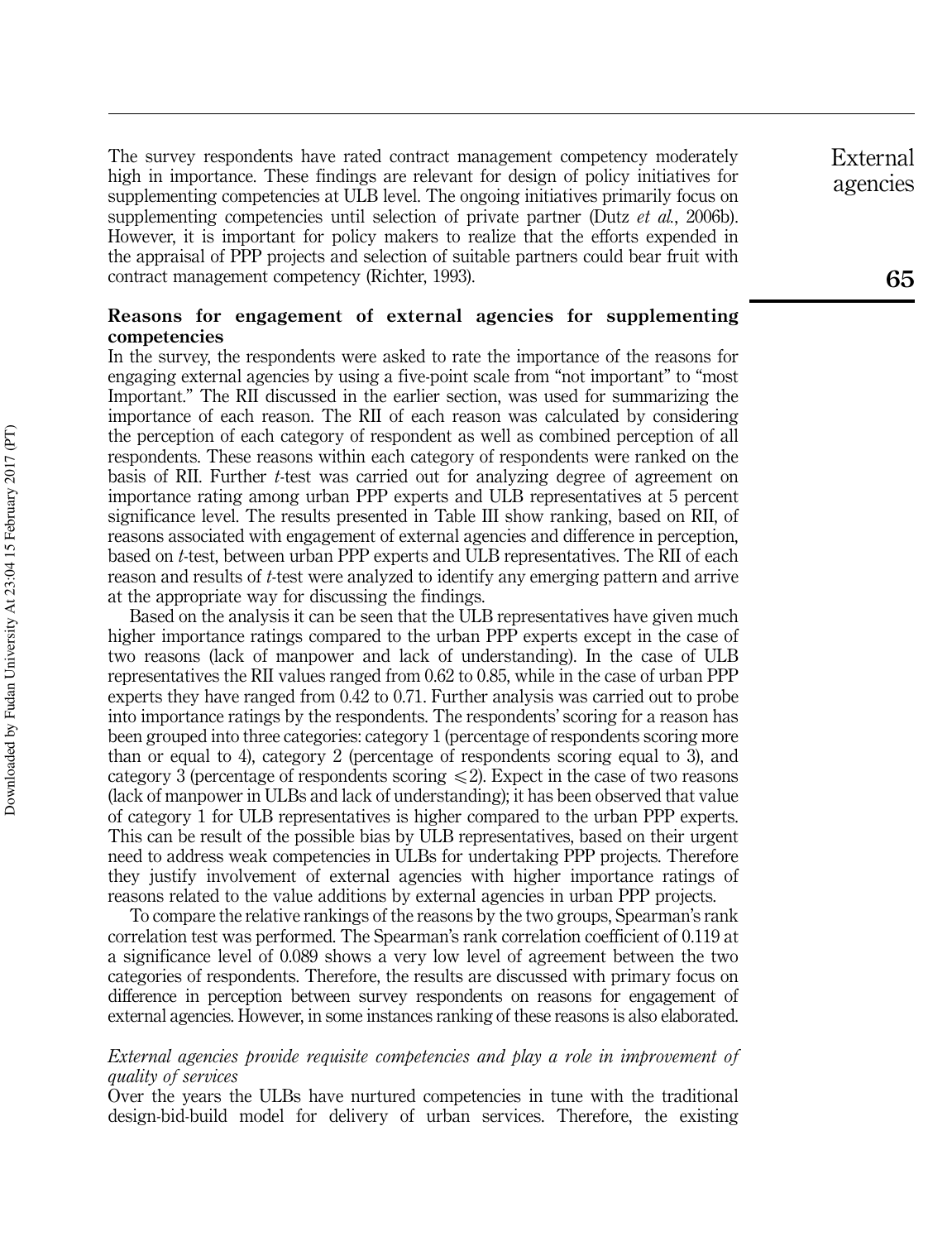| <b>BEPAM</b><br>3,1                                                                                                | Significance<br>t-test     | 0.359                                                                               | 0.189                                                                                | 0.007 <sup>b</sup>                                                                             | $0.026^{\rm b}$                               | $0.005^{\rm b}$                                                                                                   | $0.002^{\rm b}$ | $0.001^{\rm b}$ | $0.006^{\rm b}$                            |                                                                                                                                                                                                                                                                                                                 |
|--------------------------------------------------------------------------------------------------------------------|----------------------------|-------------------------------------------------------------------------------------|--------------------------------------------------------------------------------------|------------------------------------------------------------------------------------------------|-----------------------------------------------|-------------------------------------------------------------------------------------------------------------------|-----------------|-----------------|--------------------------------------------|-----------------------------------------------------------------------------------------------------------------------------------------------------------------------------------------------------------------------------------------------------------------------------------------------------------------|
| 66                                                                                                                 | $t$ -value <sup>a</sup>    | 0.926                                                                               | 1.333                                                                                | $-2.798$                                                                                       | $-2.297$                                      | $-2.956$                                                                                                          | $-3.272$        | $-3.394$        | $-2.866$                                   |                                                                                                                                                                                                                                                                                                                 |
|                                                                                                                    | Rank                       | 5                                                                                   | 4                                                                                    |                                                                                                | လထက                                           |                                                                                                                   |                 | $\frac{1}{2}$   |                                            |                                                                                                                                                                                                                                                                                                                 |
|                                                                                                                    | Combined<br>EI             | 0.66                                                                                | 0.66                                                                                 | 0.69                                                                                           | 0.55                                          | 0.68                                                                                                              | 0.64            | 0.57            | 0.77                                       |                                                                                                                                                                                                                                                                                                                 |
|                                                                                                                    | ULB representative<br>Rank | $^{\circ}$                                                                          | 6                                                                                    |                                                                                                | $\frac{3}{2}$                                 |                                                                                                                   |                 | ל הי            |                                            |                                                                                                                                                                                                                                                                                                                 |
|                                                                                                                    | 旵                          | 0.62                                                                                | 0.62                                                                                 | 0.76                                                                                           | 0.62                                          | 0.78                                                                                                              | 0.73            |                 | 0.71                                       |                                                                                                                                                                                                                                                                                                                 |
|                                                                                                                    | Urban PPP expert<br>Rank   | S                                                                                   |                                                                                      |                                                                                                | 475                                           |                                                                                                                   |                 |                 | <u>ဖ</u> ထ လ                               |                                                                                                                                                                                                                                                                                                                 |
|                                                                                                                    | 旵                          | 0.69                                                                                | 0.71                                                                                 | 0.61                                                                                           | 0.49                                          | 0.58                                                                                                              | 0.54            |                 | $\begin{array}{c} 0.42 \\ 0.7 \end{array}$ |                                                                                                                                                                                                                                                                                                                 |
| Table III.<br>Importance of reasons<br>for engagement of<br>external agencies<br>for supplementing<br>competencies | Reason                     | to handle additional responsibilities<br>Lack of manpower in ULBs<br>of PPP project | Lack of understanding among ULB officials about PPP in delivery of<br>urban services | available unique competencies for<br>implementation of PPP project<br>Enables the ULBs to make | Third-party view on the potential PPP project | Allows the ULBs to focus on its core functions in implementation<br>Transparency in implementation of PPP project | of PPP projects | Cost savings    | deliverables<br>Improvement in quality of  | Notes: <sup>3</sup> HO: there is no significant difference in importance rating by different category of respondents. <sup>b</sup> HO rejected at 5 percent significance level. H1:<br>oortance rating among different category of respondents relative importance index (RII)<br>significant difference in imp |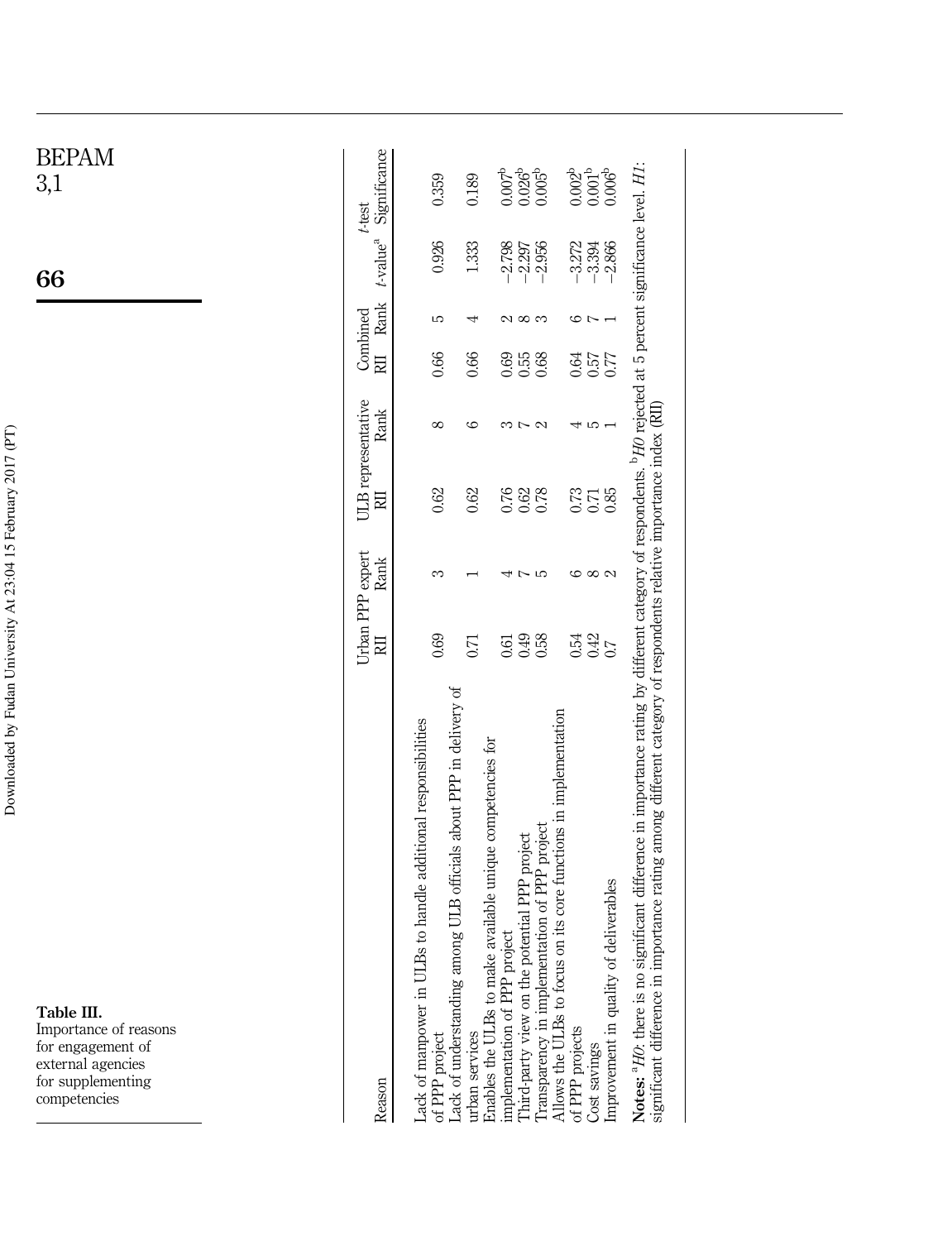competency base in ULBs is substantially different from the competencies required for implementation of urban PPP projects. Under these circumstances, the external agencies can play a critical role in making available these unique competencies in line with needs of a particular project.

Apart from furnishing required competencies for urban PPP projects, the external advisors bring to the table practical experience gained from working on various PPP projects and interaction with the PPP marketplace. As a result, the external agencies can considerably improve the quality of the processes associated with the urban PPP project and attractiveness of project in the PPP marketplace. Both the reasons – external agencies make available unique competencies for implementing urban PPP projects (rank 2) and improvement in quality of deliverables (rank 1) are rated highest in importance by respondents. This indicates the growing recognition among ULBs and policy makers of the strength of external agencies to overcome competency bottlenecks in implementation of urban PPP projects and value addition brought in by external agencies in urban PPP projects. The involvement of external agencies in response to lack of specialist competencies in the government machinery for implementation of PPP projects and need for quality improvement in project processes has also been discussed in literature (World Bank, 2007).

#### *External agencies have potential to improve transparency in implementation of urban PPP projects*

The ULB representatives have rated the transparency in implementation of urban PPP projects considerably high in importance (rank 2, RII 0.78). Among the reasons for engagement of external agencies. The adoption of PPP model for provision of urban services has many public policy concerns due to the long-term nature of contractual agreement, web of relationships between stakeholders, complex financial structuring and risk allocation (Siemiatycki, 2007). In this context, it is essential to garner public confidence in the decision-making process by disclosing relevant financial, technical, and contractual information in the public domain. Additionally, the private players and public do have concerns over transparency and fairness of bidding process (Iossa *et al.*, 2007). Literature has reported that the external agencies can play a central role in addressing both – public and private sector's concern by ensuring transparency in implementation of the urban PPP projects (World Bank, 2007).

#### *External agencies are involved to address lack of manpower in ULBs and lack of understanding among ULB officials about PPP models*

The reasons – lack of understanding among ULB officials about PPP model and lack of manpower in ULBs are ranked substantially different (rank difference  $=$  5) by the two groups of respondents. The higher importance rating to these reasons by urban PPP experts directs attention towards the human resource development practices in ULBs. The prevailing scenario on human resources in ULBs indicates that the performance of ULBs has been affected due to long-term vacancy of several positions and very thin top management (Ministry of Urban Development, 2006). The shortage of skilled manpower has been affecting implementation of urban infrastructure developmental projects. This often results in ULBs engaging external agencies to overcome the bottleneck caused by shortage of ULB officials and very weak competencies in ULBs during implementation of urban PPP projects.

However, the quality of deliverables and outcomes of urban PPP projects are adversely affected by these inherent deficiencies in the institutional structures of ULBs.

External agencies

67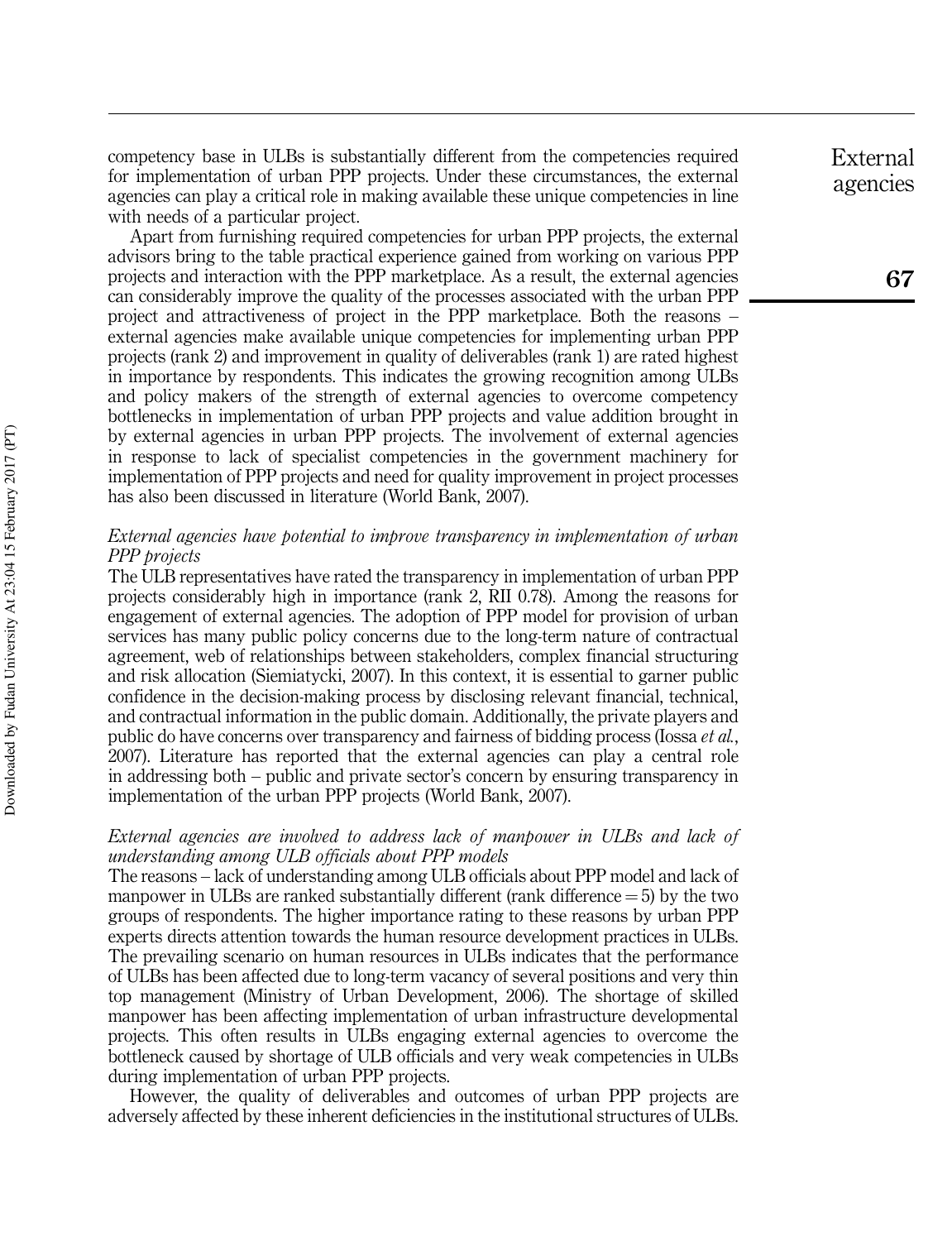#### Akintoye *et al.* (2003) have pointed that lack of understanding among client team members on project risks and scope has eroding effect on the Value for Money, and poses difficulties in communication and mutual understanding. Therefore, the policy makers will have to design interventions at different levels – organizational, human resource, and institutional framework to address the root cause of weak human resource capacity in ULBs.

#### Involvement of external agencies in urban PPP projects – case studies

In continuation of the questionnaire survey with focus on identification of important competencies supplemented by external agencies and reasons for involvement of external agencies, five urban PPP projects implemented in the state of Tamil Nadu in India were studied for analyzing involvement of external agencies. The evidences for case studies were collected from multiple sources: project documents, press reports, and interviews. However, the major source of data was through conducting several ethnographic or unstructured open-ended interviews. The interviews were conducted with stakeholders associated with the project including officials from ULBs and state government, private operators, non-governmental organizations, local communities, project consultants, private advisory firms, and lenders. Typically for each project, an average of ten participants were interviewed. Multiple respondents from each group of stakeholders were selected in order to compare their opinions and eliminate extreme viewpoints. The interview transcripts along with project documents and newspaper articles were collated to arrive at a "story" for each project from inception until operation phases. The details of these five case study projects are summarized in the Table IV.

The analysis of cases was carried out through a two-stage process as suggested by Eisenhardt (1989) – namely, analyzing within-case data and searching for cross-case patterns. The important competencies to be supplemented by external agencies and reasons for involvement of external agencies provided a guideline for analysis of case study evidence using word tables. The evidence from the case study projects was first displayed using a tabular arrangement. In the second step – searching for cross-case patterns – the tabular displays from the individual case study projects were combined.

In many case study projects, the ULBs sought assistance from various external agencies to supplement competencies. These external agencies had supplemented competencies either fully or partially. Table V shows the analysis of competencies supplemented by external agencies in case study projects. Out of 12 competencies, this analysis has specifically looked into top six important competencies, identified by questionnaire analysis discussed earlier. This analysis helped in understanding which competencies were supplemented across urban PPP projects and identification of areas that need to addressed with regards to supplemented competencies.

There were various reasons that led to involvement of external agencies in each of case study projects. The analysis of case study evidence along these lines is shown in Table VI. The evidence on a reason for involvement of external agency in a case study project is either strong or weak. This analysis was carried out to investigated how far reasons identified through survey results have led to the involvement of external agencies in case study projects.

The case study evidence indicated that the role of external agencies was primarily focussed on supplementing competencies till the selection of private partner. External agencies were fully involved in supplementing transaction design, evaluation, project marketing, and project development process management competencies in all five

BEPAM 3,1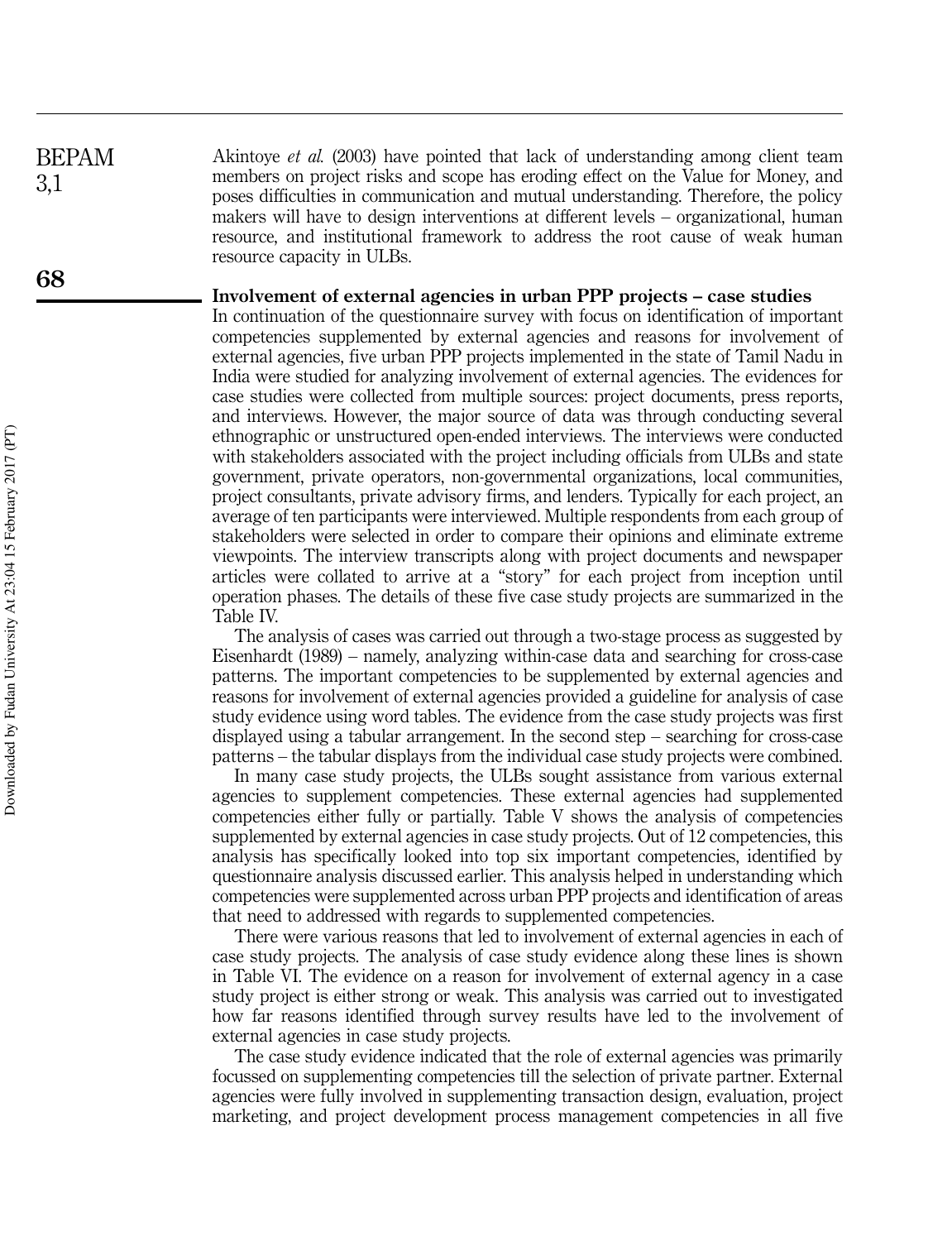| Project details                                             | Alandur Underground<br>Sewerage (UGS)                                                                                                                                                                     | Chennai Solid Waste<br>Management (SWM)                                                   | Tirupur Solid Waste<br>Management (SWM)<br>Name of the project                             | Alandur Solid Waste<br>Management (SWM)                                                                                             | Tirupur Water Supply<br>and Sanitation (WSS)                                                                                                                                    |
|-------------------------------------------------------------|-----------------------------------------------------------------------------------------------------------------------------------------------------------------------------------------------------------|-------------------------------------------------------------------------------------------|--------------------------------------------------------------------------------------------|-------------------------------------------------------------------------------------------------------------------------------------|---------------------------------------------------------------------------------------------------------------------------------------------------------------------------------|
| Concession period<br>Client<br>Year of award<br>Type of PPP | 2000<br>BOT<br>14 years<br>Alandur Municipality                                                                                                                                                           | Corporation of Chennai<br>Service contract<br>7 years<br>2007                             | Tirupur Municipality<br>20 years<br>BOT<br>1999                                            | Alandur Municipality<br>Service contract<br>3 years<br>2007                                                                         | Tirupur Municipality<br>and Government of<br>Tamil Nadu<br>30 years<br><b>BOOT</b><br>2000                                                                                      |
| Concessionaire<br>Type of work                              | pumping station.<br>Construction and operation<br>of sewage treatment plant<br>Multi promoter SPV<br>Construction of UGS<br>network and sewage                                                            | and transfer of MSW<br>Single promoter SPV<br>secondary collection<br>Primary collection, | Multi promoter SPV<br>operation of MSW<br>Construction and<br>compost plant                | Single promoter SPV<br>and transfer of MSW<br>secondary collection<br>Primary collection,                                           | Multi promoter SPV<br>operation of sewage<br>operation of water<br>Construction and<br>Construction and<br>supply network.                                                      |
| Type of external<br>agency                                  | coordination agency<br>State-level PPP                                                                                                                                                                    | promotion of industria<br>State-level agency for<br>development                           | coordination agency<br>State-level PPP                                                     | coordination agency<br>State-level PPP                                                                                              | Leading infrastructure<br>development company<br>pumping station                                                                                                                |
| Role of external<br>agency                                  | Preparation of financial and Appraisal of project,<br>contractual structure,<br>development of bid<br>documents, evaluation of<br>bids, and negotiations,<br>handling stakeholder<br>consultation process | selection of the private<br>bidding process, and<br>designing two-stage<br>partner        | preparation of transaction<br>design, and evaluation<br>Structuring of project,<br>of bids | Structuring of project,<br>communication with<br>private players, and<br>transaction design<br>evaluation of bids<br>preparation of | consultation, bid process<br>monitoring construction<br>Preparation of financial<br>and service delivery<br>structure, handing<br>and contractual<br>management,<br>stakeholder |

Table IV. Details of case study projects

69

External agencies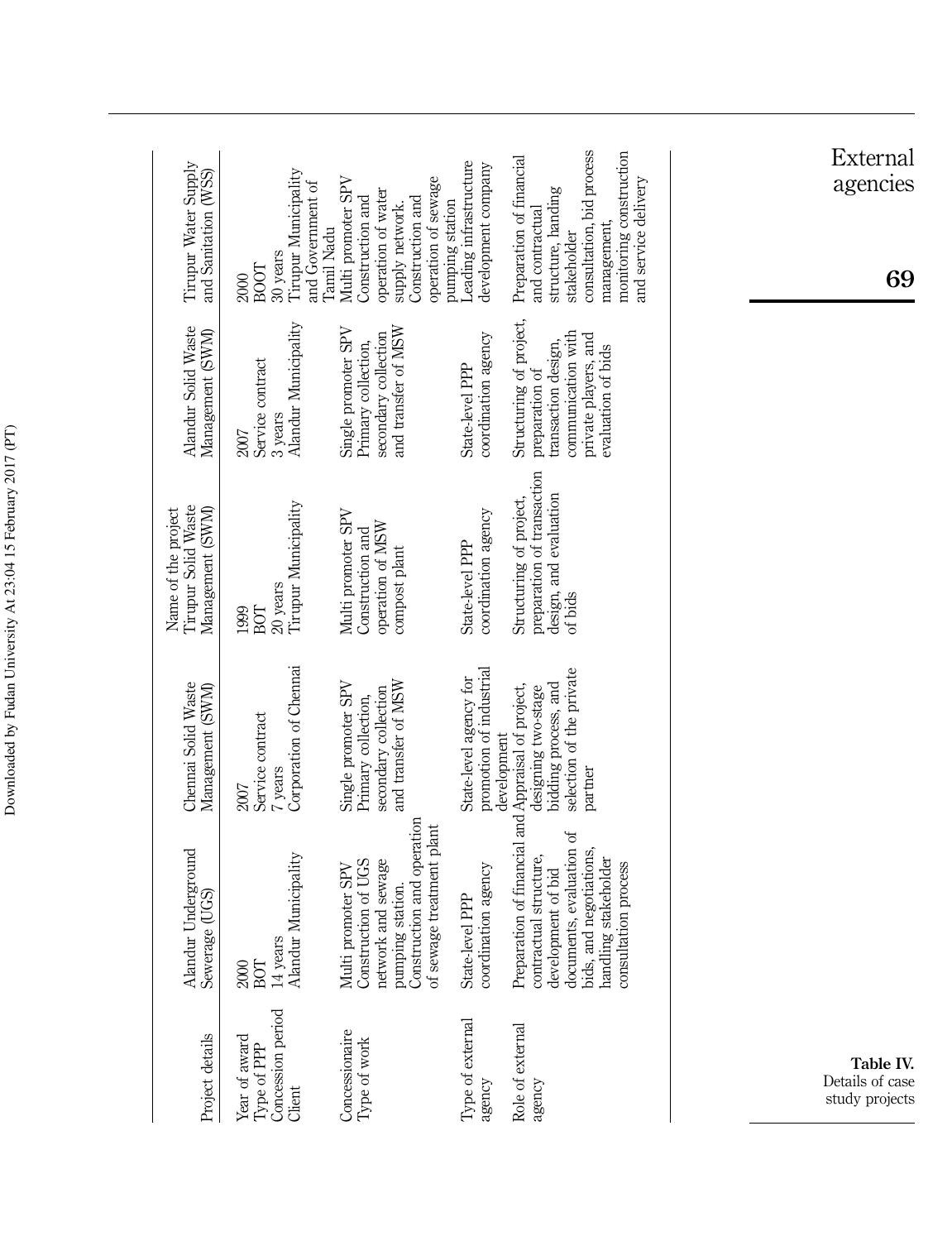| Competency                  | Alandur<br>UGS                       | Chennai<br><b>SWM</b> | Tirupur<br><b>SWM</b> | Alandur<br><b>SMW</b> | Tirupur<br><b>WSS</b> |
|-----------------------------|--------------------------------------|-----------------------|-----------------------|-----------------------|-----------------------|
| Transaction design          | F                                    | F                     | F                     | F                     | F                     |
| Evaluation                  | F                                    |                       | F                     | F                     | NΑ                    |
| Project marketing           | F                                    | F                     | F                     | F                     | NА                    |
| Project development process | F                                    | F                     | F                     | F                     | F                     |
|                             | Ρ                                    | Р                     | Р                     | Р                     | Ν                     |
| Contract management         | Р                                    | N                     | N                     | N                     |                       |
|                             | management<br>PPP process management |                       |                       |                       | Name of the project   |

Notes: F, fully supplemented; P, partially supplemented; N, not supplemented; NA, case study evidence not available

|                                                                                             | Name of the project |            |            |                                         |     |  |  |  |
|---------------------------------------------------------------------------------------------|---------------------|------------|------------|-----------------------------------------|-----|--|--|--|
|                                                                                             |                     |            |            | Alandur Chennai Tirupur Alandur Tirupur |     |  |  |  |
| Reason                                                                                      | UGS                 | <b>SWM</b> | <b>SWM</b> | <b>SMW</b>                              | WSS |  |  |  |
| Improvement in quality of deliverables                                                      | a                   | a          | a          | a                                       | а   |  |  |  |
| Enables the ULBs to make available unique<br>competencies for implementation of PPP project | a                   | a          | a          | a                                       | a   |  |  |  |
| Transparency in implementation of PPP project                                               | a                   | a          | a          | a                                       |     |  |  |  |
| Lack of understanding among ULB officials<br>about PPP in delivery of urban services        | a                   | a          | a          | b                                       |     |  |  |  |
| Lack of manpower in ULBs to handle additional<br>responsibilities of PPP project            | a                   | b          | a          | a                                       |     |  |  |  |

#### Table VI. Reasons for involvement

of external agencies

external agencies

Notes: <sup>a</sup>There is strong evidence suggesting that the concerned reason led to involvement of external agencies in an urban PPP project. <sup>b</sup>Weak evidence

projects. The remaining competencies namely PPP process management and contract management were either not supplemented or partially supplemented by external agencies. The lack of in-house competencies to manage the delivery of urban services and processes involved across project lifecycle as well as absence of officials mandate of external agencies to supplement these competencies led to challenges in project implementation. As a result, efforts which were put into the preparation of earlier phases such as project appraisal and procurement, did not lead to their expected beneficial outcomes.

There was strong evidence from all five case study projects about the fact that ULBs realized the lack of required competencies in-house and hence, decided to involve external agencies. In the case of four case study projects, the involvement of external agencies was looked upon as a mechanism for improving transparency in implementation of urban PPP projects. The services of external agencies were sought in three case study projects to meet the challenges posed by lack of understanding among ULB officials about PPP model and inadequate manpower in ULBs to handle urban PPP projects.

The case study evidence indicates that the role of external agencies can be expanded to supplement competencies for managing delivery of urban services throughout concession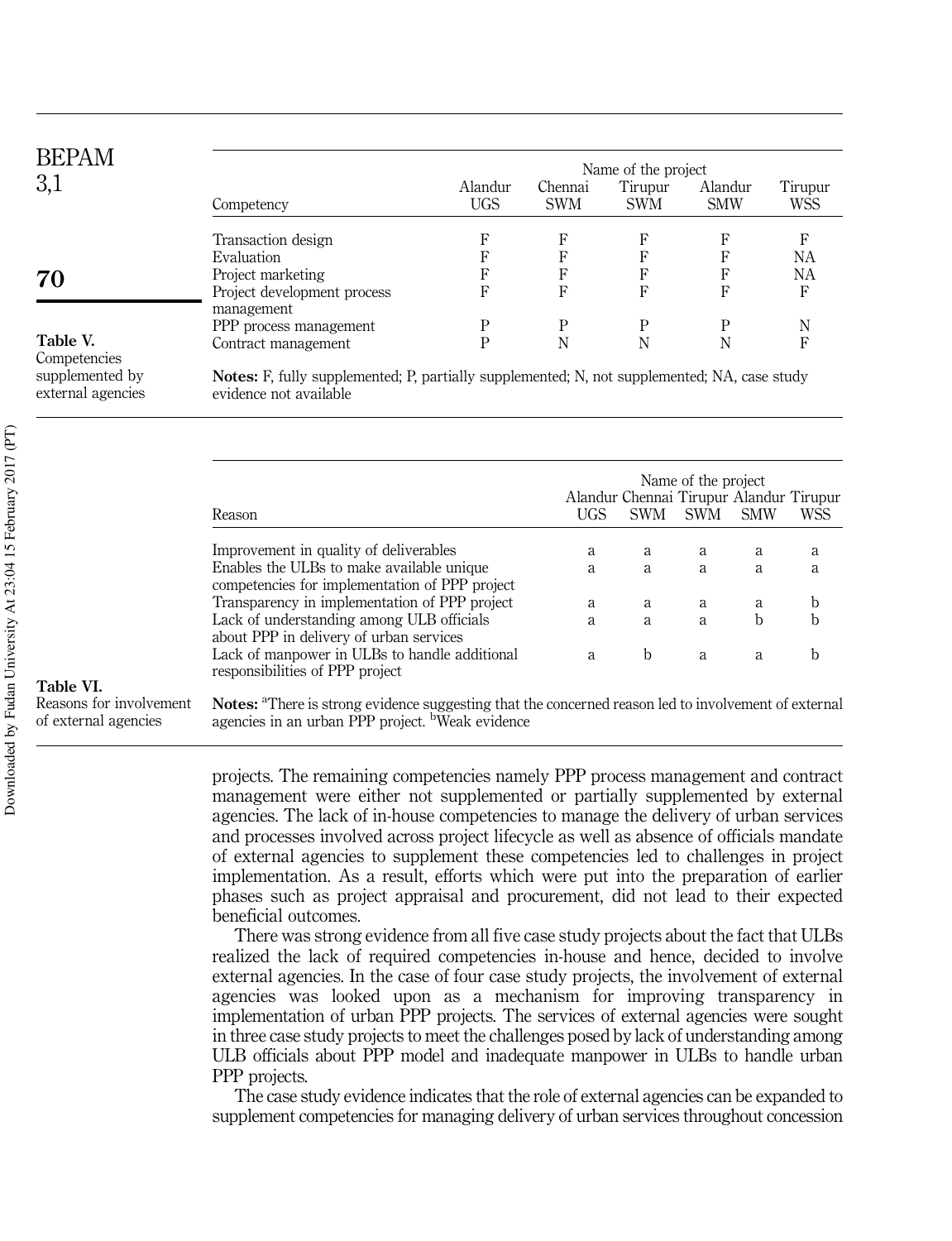period and various processes in urban PPP project to achieve project objectives. Also, there is a need to take steps towards strengthening in-house competencies at ULB level in the areas related to urban PPP projects. This involves initiatives such as recruitment of skilled personnel, creation of knowledge sharing networks, and so on. The development of necessary in-house competencies will help in effective utilization of external agencies and successful implementation of urban PPP projects.

#### **Conclusions**

This paper focussed on two key aspects related to involvement of external agencies in urban PPP projects, which are competencies to be supplemented by external agencies and reasons for involvement of external agencies in implementation of urban PPP projects. Along these lines, a questionnaire survey was carried out to analyze perception of urban PPP experts and ULB representatives on these two aspects. The survey respondents preferred involvement of external agencies for supplementing competencies related to implementing procurement process, project development process, and management of stakeholders and diverse processes in urban PPP project.

The survey respondents felt that external agencies can add value to the urban PPP projects by making available unique competencies for implementation of urban PPP projects and improving quality of deliverables. It was felt that the involvement of external agencies could lead to improved transparency in implementation of urban PPP projects. The urban PPP experts opined that lack of manpower and lack of understanding among ULB officials about PPP model to be the major reasons for engagement of external agencies. The case study findings indicate that majority of the top six competencies, identified by questionnaire survey, were supplemented by external agencies in case study projects. Similarly, there is a fair degree of agreement between survey based important reasons for involvement of agencies and the actual reasons in case study projects studied. The case study evidence also draws attention towards need for revamping municipal personnel system to develop competencies required for implementation of urban PPP projects.

There are some methodological limitations of this research study. This research study has not focussed on the process adopted for selection, mechanisms for monitoring performance, and outcomes of involvement of external agencies. It will require altogether different case study design and more comprehensive analysis.

The findings of this research study contribute to the growing body of knowledge on involvement of external agencies for supplementing competencies in urban PPP projects and would be of interest to the policy makers associated with urban infrastructure development.

#### References

- ADB (2006a), *Facilitating Public Private Partnership for Accelerated Infrastructure Development in India: Regional Workshops of Chief Secretaries of Pubic Private Partnership*, Asian Development Bank, New Delhi.
- ADB (2006b), *India: Mainstreaming Public Private Partnerships At State Level*, Asian Development Bank, New Delhi.
- Aijaz, R. (2008), "Form of urban local government in India", *Journal of Asian and African Studies* , Vol. 43 No. 2, pp. 131-154.
- Akintoye, A., Hardcastle, C., Beck, M., Chinyio, E. and Asenova, D. (2003), "Achieving best value in private finance initiative project procurement", *Construction Management and Economics*, Vol. 21 No. 5, pp. 461-470.

External agencies

71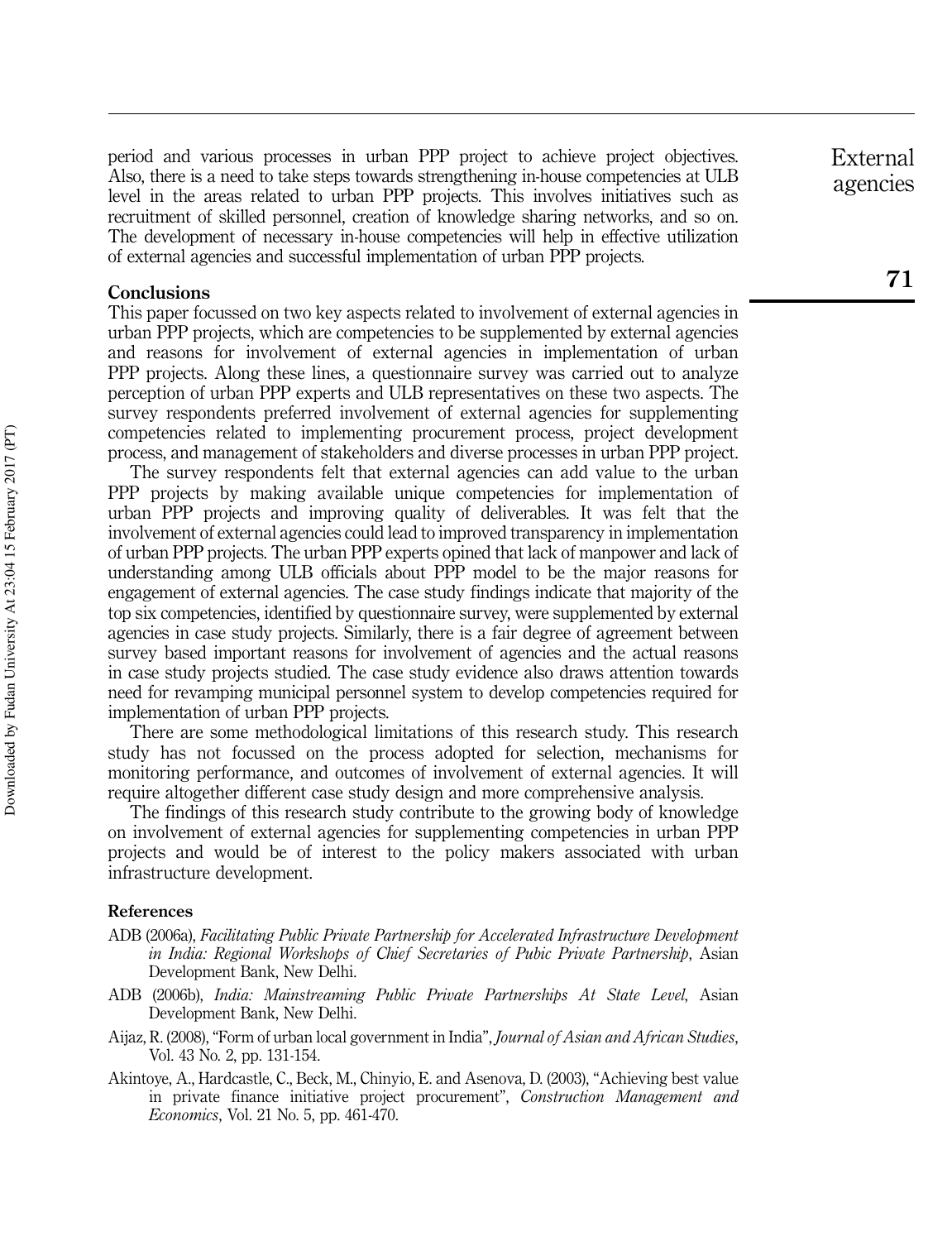| <b>BEPAM</b><br>3,1 | Avila, E.A. (1995), "Demystifying the local agency's process of consultant procurement", <i>Journal</i><br>of Management in Engineering, Vol. 11 No. 5, pp. 21-23.                                                                                                                      |
|---------------------|-----------------------------------------------------------------------------------------------------------------------------------------------------------------------------------------------------------------------------------------------------------------------------------------|
|                     | Bloomfield, P. (2006), "The challenging business of long-term PPPs: reflections on local<br>experience", Public Administration Review, Vol. 66 No. 3, pp. 400-411.                                                                                                                      |
| 72                  | Bonu, S. (2007), "Opportunities and challenges for public private partnerships in India's<br>urban infrastructure development", ADB SAUD News e-newsletter, South Asia Urban<br>Development.                                                                                            |
|                     | Caulfield, J. (2002), "Executive agencies in Tanzania: liberalization and third world debt", Public<br><i>Administration and Development, Vol. 22 No. 3, pp. 209-220.</i>                                                                                                               |
|                     | Devkar, G.A. (2012), "Competencies in urban local bodies for implementing water, sanitation, and<br>solid waste management PPP projects in India", PhD thesis, Indian Institute of Technology<br>Madras, Chennai.                                                                       |
|                     | Dutz, M., Harris, C., Dhingra, I. and Shugart, C. (2006a), Public-Private Partnership Units: What<br>Are They, and What Do They Do?, World Bank, Washington, DC.                                                                                                                        |
|                     | Dutz, M., Harris, C., Dhingra, I.S. and Shugart, C. (2006b), India – Building Capacities For Public<br>Private Partnerships, World Bank, New York, NY.                                                                                                                                  |
|                     | Edelenbos, J. and Teisman, G.R. (2008), "Public – private partnership: on the edge of project<br>and process management. Insights from Dutch practice: the Sijtwende spatial<br>development project", Environment and Planning C: Government and Policy, Vol. 26<br>No. 3, pp. 614-626. |
|                     | Eisenhardt, K.M. (1989), "Building theories from case study research", Academy of Management<br>Review, Vol. 14 No. 4, pp. 532-550.                                                                                                                                                     |
|                     | El-Gohary, N.M., Osman, H. and El-Diraby, T.E. (2006), "Stakeholder management for public<br>private partnerships", International Journal of Project Management, Vol. 24 No. 7,<br>pp. 595-604.                                                                                         |
|                     | Goswami, T. (2008), Staff Crunch Cripples Urban Renewal Projects, The Statesman, Kolkata.                                                                                                                                                                                               |
|                     | Government of India (2007), Panel of Transaction Advisers for PPP Projects: A Guide for Use of<br><i>the Panel</i> , Ministry of Finance, New Delhi.                                                                                                                                    |
|                     | Gupta, S.K. (2008), Building Municipal Capacity for PSP Projects: Lessons from India,<br>CWG-WASH Workshop, Ouagadougou.                                                                                                                                                                |
|                     | Iossa, E., Spagnolo, G. and Vellez, M. (2007), Contract Design in Public-Private Partnerships,<br>The World Bank, Washington, DC.                                                                                                                                                       |
|                     | Jooste, S.F. (2009), The Use Of PPP Governance Bridges: An Organizational Field-Level Analysis,<br>Collaboratory for Research on Global Projects, Stanford, CA.                                                                                                                         |
|                     | Kumaraswamy, M.M. and Chan, D.W.M. (1998), "Contributors to construction delays",<br>Construction Management & Economics, Vol. 16 No. 1, pp. 17-29.                                                                                                                                     |
|                     | Mahalingam, A. (2010), "PPP experiences in Indian cities: barriers, enablers, and the way<br>forward", Journal of Construction Engineering and Management, Vol. 136 No. 4,<br>pp. 419-429.                                                                                              |
|                     | Mengers, H.A. (2000), "Making urban sector lending work; lessons from a capacity building<br>programme in Karnataka, India", <i>Habitat International</i> , Vol. 24 No. 4, pp. 375-390.                                                                                                 |
|                     | Miller, R. and Hobbs, B. (2005), "Governance regimes for large complex projects", Project<br>Management Journal, Vol. 36 No. 3, pp. 42-50.                                                                                                                                              |
|                     | Ministry of Urban Development (2005), Overview of Jawaharlal Nehru National Urban Renewal<br><i>Mission</i> , Government of India, New Delhi.                                                                                                                                           |
|                     | Ministry of Urban Development (2006), Meeting The Human Resource Challenges of JNNURM: A<br>Framework For Action (Financial Year 2007-2008 and 2008-2009), Government of India,<br>New Delhi.                                                                                           |